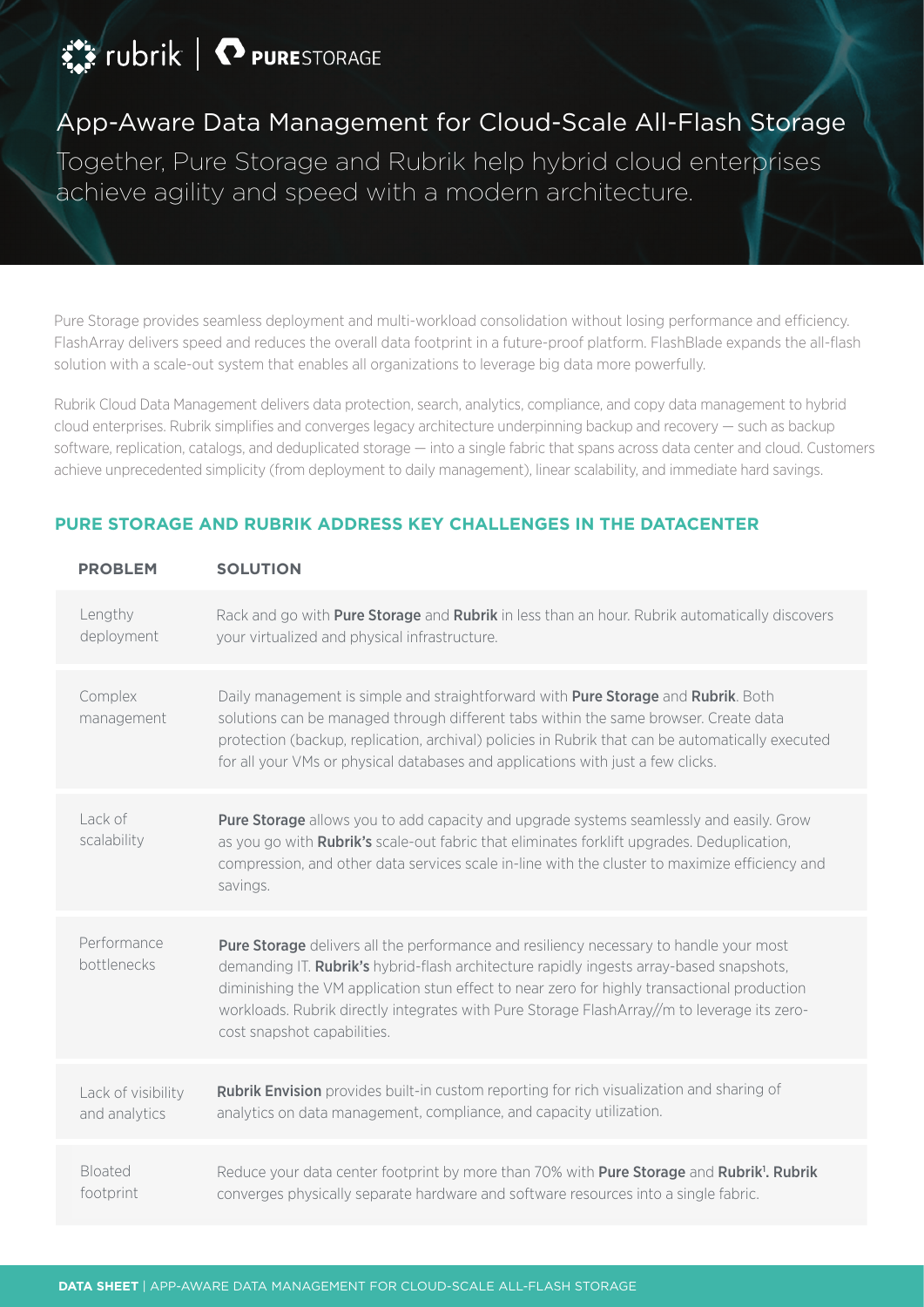#### **HOW PURE STORAGE AND RUBRIK WORK TOGETHER**

Pure Storage FlashArray provides fast and reliable block storage for production data, as well as local snapshots. Rubrik directly integrates with Pure Storage FlashArray//m using FlashRecover, FlashArray's native snapshot technology, to improve the performance of data protection in virtualized environments.

Rubrik and Pure Storage deliver granular RPOs for production workloads while eliminating the effects of VM application stun. For highly transactional applications in virtualized environments, Rubrik and FlashArray ensure high performance without lengthy snapshot windows and application time-outs. The integration significantly reduces the VM snapshot stun window while providing consistent point-in-time copy of VMs for reliable and quick recovery. Unlike traditional backup-vendor integrations with block-storage arrays, Rubrik's direct integration with FlashArray provides granular protection and file-level recovery for virtualized environments.



Adding Rubrik to your Pure environment requires minimal setup time and effort. Rubrik auto-discovers your entire virtual and physical infrastructure, using flash to quickly extract data and minimize performance impact to the production environment. Simply define protection policies (backup, replication, and archival) based on your data governance needs and assign to VMs or physical databases and applications. Rubrik combines its SLA policy engine with Pure Storage's zero overhead storage snapshots to deliver hands-free data management for administrators. Rubrik leverages its API-first architecture and HTML5 based and responsive interface to deliver integrated automation and orchestration.

Any data (VMs, applications) can be mounted directly on Rubrik without provisioning additional storage. You can achieve nearzero recovery time objectives (RTOs), conduct instant recovery testing, and re-purpose backup data for other use cases, such as test/dev.

For long-term data retention, Rubrik offers a secure and intelligent on-ramp to low-cost private and public cloud services. You can deliver granular recovery at the snapshot- or file-level to save on download costs. Whether data is stored on-site, off-site, or in the public cloud, customers can find the desired file or application with Google-like predictive search functionality. Rubrik's application-aware data management and global predictive search allows for quick recovery for VMs, physical applications, and files across the entire Pure environment.

Rubrik expands data management to NAS filesystems, delivering all Cloud Data Management capabilities for FlashBlade, including backup, disaster recovery, replication, and data archival to private or public cloud. Additionally, all workloads managed by Rubrik can be easily archived to FlashBlade through standard NFS protocol.